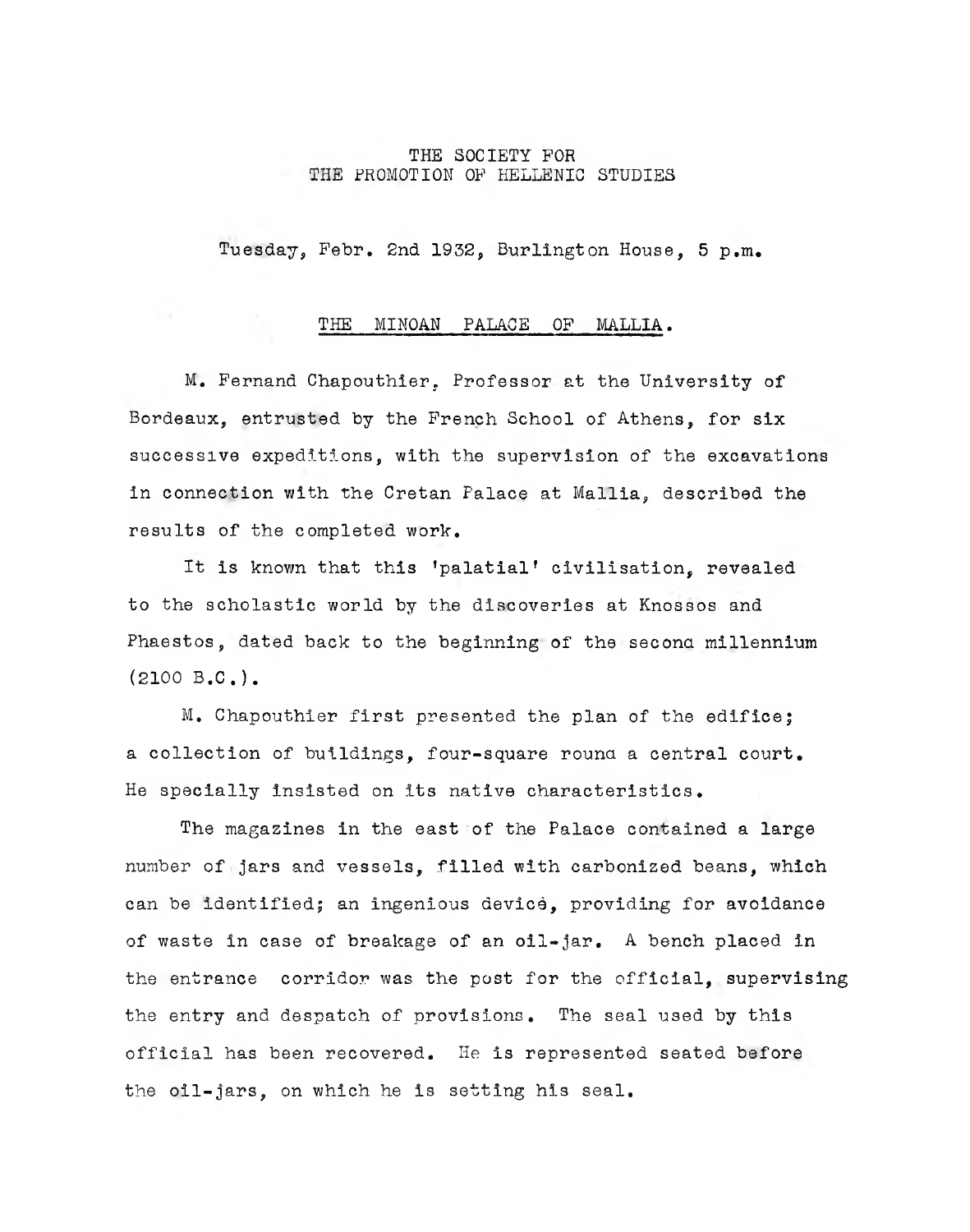**An enormous jar, 5 ft. 6 inches high, contained the provision of oils near it an oil-separator served for the olive-working• Elsewhere, the armoury workshop contained the moulds in which bronze for dipping the tools was smelted.**

**In the workshop of the vase-drillers was an enormous stone jar, unfinished.**

**These magazines may be compared to those of Asia Minor or Cyprus, but the plan and arrangement are more varied. The Cretan detests symmetry. Thus, by adapting a hypostyle hall to their palace, they have intentionally given it a nonsymmetrical plan.**

**Elsewhere they seem to have made an innovation. A little** chapel with dromos and prodomos, seems the 'ancestor' of the **Mycenaean megaron and of the Hellenic Temple, considered until now as of Continental orisin.**

## **The Terraces consecrated to Religious Rites•**

**The King, In Crete as in the East, was also High Priest, Several terraces above the central court were used for the celebration of religious rites. One of these, a real loggia. the ceiling of which was supported by round columns, contained an altar, and communicated by a small staircase with a sort of sacristy, in which were kept the ceremonial weapons.**

**The Insignia of Royalty, the Sceptre, an axe in schist, representing a leopard (such as were trained for hunting), and**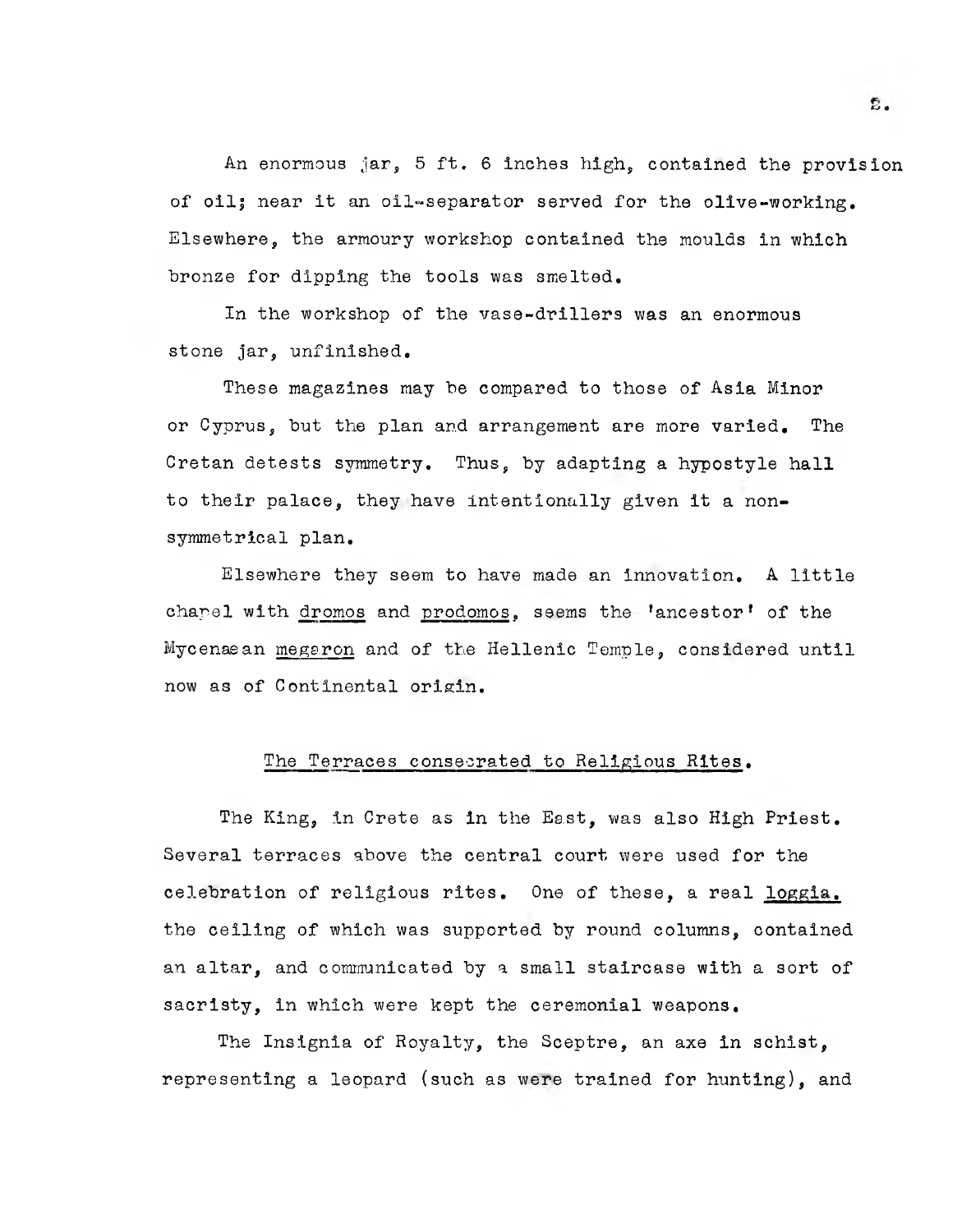**an immense bronze sword, with hilt and knob of rock-crystal, decorated with gold-plate. These weapons, of such exceptional importance for the History of Metal-v;ork in the primitive Mediterranean and the interest of which Sir Arthur Evans has already pointed out to readers of the Times (Dec.24th 1925), were carried by the Royal High-Priest at such ceremonies as took place in the loggia.**

**We have here a truly Oriental custom, and we may compare the train of our Minoan Pontiff to the representation of the King of Persia, which the soldiers of the garrison of Dura, on the shore of the Euphrates, sketched on the walls of the fortress. - Another terrace, on the contrary, draws us from the East and reminds us of Greece. There we see a round slab, deeply sunk into the earth, the surface of which is dug out into 34 slight depressions,. arranged in a circle, round a deeper central cavity. This disposition recalls that of the kernos c a portable vase of similar shape, used in Greek mysteries for agrarian offerings to the Divinities of the Soil,**

**It certainly appears as if the idea of this form of vase or slab, permitting the placing of the gifts of different products of the earth before the great Goddess, originated in Crete.**